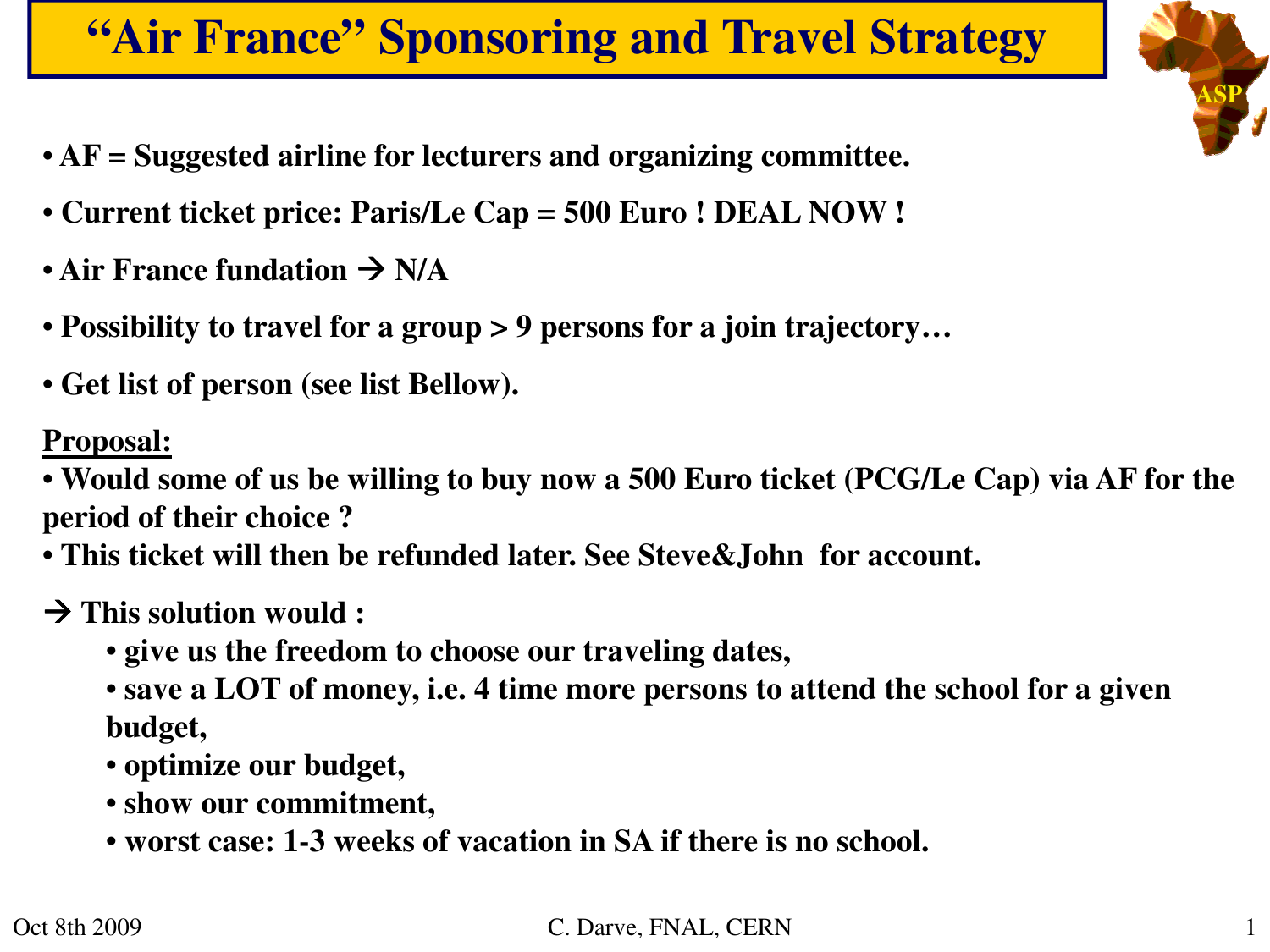# Example For European/US Lecturers and Organizer **ASP**

|                               |                                     |                           |                                                                                                                                                                  | http://www.airfrance.fr/cgi-bin/AF/FR/fr/local/process/standardbooking/FindOutboundFlightActionViaCalendar.do |                                 |                                      | G · south african air ways<br>53                                                | ₽            |
|-------------------------------|-------------------------------------|---------------------------|------------------------------------------------------------------------------------------------------------------------------------------------------------------|---------------------------------------------------------------------------------------------------------------|---------------------------------|--------------------------------------|---------------------------------------------------------------------------------|--------------|
| Christine Darve CERN Web Site |                                     |                           | Christine Darve CERN Web Site                                                                                                                                    | Co Intermediate Accelerator Physics Cours.                                                                    |                                 | Cooperation France/CERN avec la Medi | Air France - Votre voyage                                                       | $\mathbf{E}$ |
|                               |                                     |                           |                                                                                                                                                                  | France ▶ Autres pays   Aide et contact                                                                        |                                 | Posez ici votre question             | $ok \rightarrow$                                                                |              |
|                               | <b>AIRFRANCE</b>                    |                           |                                                                                                                                                                  |                                                                                                               |                                 | Identifiant                          | <b>FLYINGBLUE</b> Accès Rapide<br>Code d'accès<br>$0K \rightarrow$              |              |
|                               | Accueil                             | Réservation et promotions | Informations et services                                                                                                                                         | <b>Flying Blue</b><br><b>Offre</b> entreprises                                                                |                                 | Adhérer   Code perdu   Aide          |                                                                                 |              |
|                               |                                     |                           |                                                                                                                                                                  |                                                                                                               |                                 |                                      | Accueil > Réservation et promotions > Réservation - Achat > Réservation express |              |
|                               | <b>Réservation en ligne</b>         |                           |                                                                                                                                                                  |                                                                                                               |                                 |                                      |                                                                                 |              |
|                               |                                     |                           |                                                                                                                                                                  |                                                                                                               |                                 |                                      |                                                                                 |              |
|                               | $\rightarrow$ recherche             |                           | + tarification                                                                                                                                                   | + réservation<br>$\rightarrow$ paiement                                                                       |                                 | $\rightarrow$ confirmation           | Votre voyage<br>Votre vol aller                                                 |              |
|                               |                                     |                           | Votre vol aller Jeudi 29 juillet 2010                                                                                                                            |                                                                                                               |                                 |                                      | Paris - Le Cap                                                                  |              |
|                               |                                     |                           |                                                                                                                                                                  |                                                                                                               |                                 |                                      | 29/07/10                                                                        |              |
|                               |                                     |                           |                                                                                                                                                                  |                                                                                                               |                                 |                                      |                                                                                 |              |
|                               |                                     |                           | Tarif pour un passager, incluant les taxes, surcharges et frais de service.<br>* Le tarif n'est garanti qu'après avoir obtenu la référence de votre réservation. |                                                                                                               |                                 |                                      | Votre vol retour                                                                |              |
|                               |                                     |                           |                                                                                                                                                                  |                                                                                                               |                                 |                                      | Le Cap - Paris                                                                  |              |
|                               | Trier les vols par                  |                           | $\odot$ Prix TTC<br>C heure de départ                                                                                                                            | C heure d'arrivée                                                                                             | $O$ durée                       |                                      | 22/08/10                                                                        |              |
|                               |                                     |                           |                                                                                                                                                                  |                                                                                                               |                                 |                                      | Passagers<br>1 Adulte                                                           |              |
| Yes we can.                   |                                     |                           |                                                                                                                                                                  |                                                                                                               | <b>Escale</b>                   |                                      |                                                                                 |              |
|                               | <b>Prix TTC</b><br>⊙ 509 $\epsilon$ | <b>Vols</b><br>994        | <b>Départ</b>                                                                                                                                                    | <b>Arrivée</b><br>Durée                                                                                       | <b>Appareil</b>                 | <b>Classe</b>                        |                                                                                 |              |
|                               |                                     |                           | 19:10 Paris, Charles de Gaulle                                                                                                                                   | 05:40 Johannesbourg,<br>14h25mn<br>+1 Jour Johannesburg                                                       | Sans escale<br>B777-200         | Voyageur                             | <b>Guide tarifaire</b><br>du plus bas                                           |              |
|                               |                                     | <b>SA309</b>              | 07:25 Johannesbourg,<br>+1 Jour Johannesburg                                                                                                                     | 09:35 Le Cap, Cape Town Intl<br>+1 Jour                                                                       | Sans escale<br><b>B 737 800</b> | Economique<br>W.                     |                                                                                 |              |
|                               |                                     |                           | Vol effectué par South African Airways                                                                                                                           |                                                                                                               |                                 |                                      |                                                                                 |              |
|                               | ◯ 509 $€$                           | AF990                     | 23:20 Paris, Charles de Gaulle                                                                                                                                   | 09:40 Johannesbourg,<br>14h50mn                                                                               | Sans escale                     | Voyageur                             |                                                                                 |              |
|                               |                                     |                           |                                                                                                                                                                  | +1 Jour Johannesburg                                                                                          | <b>B777-300ER</b>               |                                      | au plus élevé                                                                   |              |
|                               |                                     | <b>SA333</b>              | 12:00 Johannesbourg,<br>+1 Jour Johannesburg                                                                                                                     | 14:10 Le Cap, Cape Town Intl<br>$+1$ Jour                                                                     | Sans escale<br>A340-300         | Economique<br>S.                     |                                                                                 |              |
|                               |                                     |                           | Vol effectué par South African Airways                                                                                                                           |                                                                                                               |                                 |                                      |                                                                                 |              |
|                               | $\bigcirc$ 509 €                    | AF994                     | 19:10 Paris, Charles de Gaulle                                                                                                                                   | 05:40 Johannesbourg,<br>15h00mn<br>+1 Jour Johannesburg                                                       | Sans escale<br>B777-200         | Voyageur                             |                                                                                 |              |
|                               |                                     | SA313                     | 08:00 Johannesbourg,<br>+1 Jour Johannesburg                                                                                                                     | 10:10 Le Cap, Cape Town Intl<br>+1 Jour                                                                       | Sans escale<br>B 737 800        | Economique<br>S.                     |                                                                                 |              |

Oct 8th 2009 C. Darve, FNAL, CERN 2009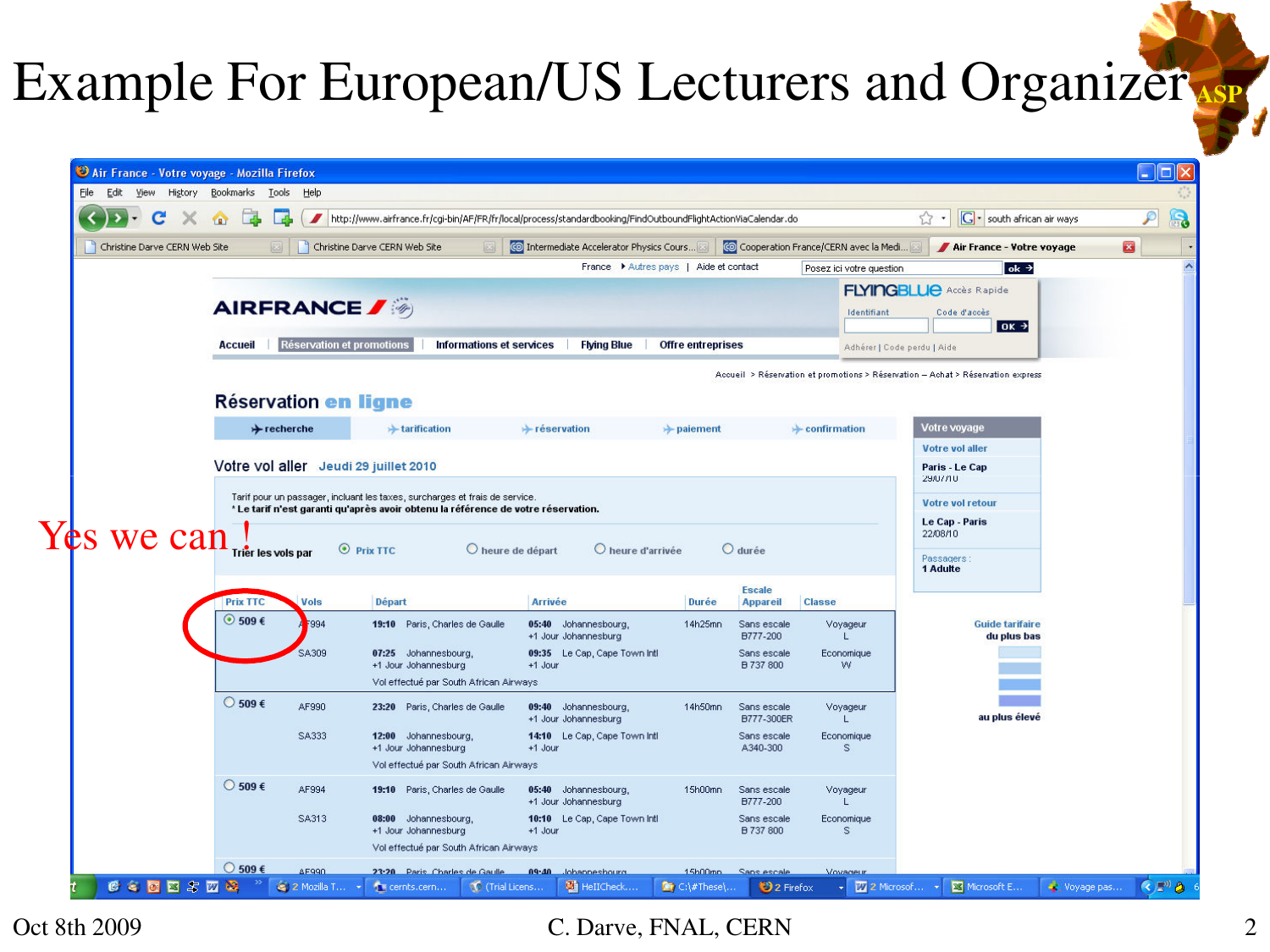### **Example For Student** Still very expensive to travel within Africa.  $\Box$ DIX Check values ! r.  $\frac{1}{2}$  .  $\overline{G}$  - south african air ways  $\mathcal{P}$ Govoyages - Réservation vol, Eta... Check with SA local travel agency discount ? Set magin for refund ? **Vols** ↬ Votre demande Résultat de votre recherche De Nairobi (Kenya) comment garantie<br>prix le + bas à Le Cap (Afrique du Sud) ca marche 1 A/R en classe éco Du : jeu-29-juil 2010 **COFIDIS** Au : dim-8-aout 2010 Pour 1 Adulte **Exclusivité Réduction Prix total** Prix par Compagnie Choix Infos Vol Départ Retour **Horaires Adulte** par Adulte dossier SOUTH AFRICAN Jusqu'au 547,00 Go 547,00 29-Juil 8-Août Voir Modifiez votre recherche **K** Kenya Airways 557,00 Go  $1<sub>er</sub>$  $29 -$ Juil 557.00 8-Août Ville de Départ novembre Nairobi Cliquez sur le logo de la compagnie aérienne pour plus d'infos sur celle-ci. 2009 Ville de Destination Le Cap Départ le Le: 29 V Juil 2010  $\overline{\mathbf{v}}$ >> Conditions de vente >> Assurances >> Confidentialité Retour le /MOIS 08 V Août 2010  $\checkmark$ \* Hors frais éventuels d'émission et frais de livraison (jusqu'à 65 euros). O A/R O A/S Un récapitulatif tarifaire vous sera présenté avant la validation de votre commande. Le tarif et la disponibilité peuvent évoluer durant le processus d'achat, c'est pourquoi nous ne garantissons pas le pendant  $\odot$  Eco **O** Affaire prix avant la fin de la transaction. Les tarifs peuvent être soumis par le transporteur à des conditions de vente ou 2 mois Adulte(s)  $1<sup>2</sup>$ d'émission narticulières.  $Enfant(s)$  $0<sup>4</sup>$ Plus de détails Bébé(s)  $0<sub>x</sub>$ révisable de Go. 21.35% Done

### Oct 8th 2009 C. Darve, FNAL, CERN 3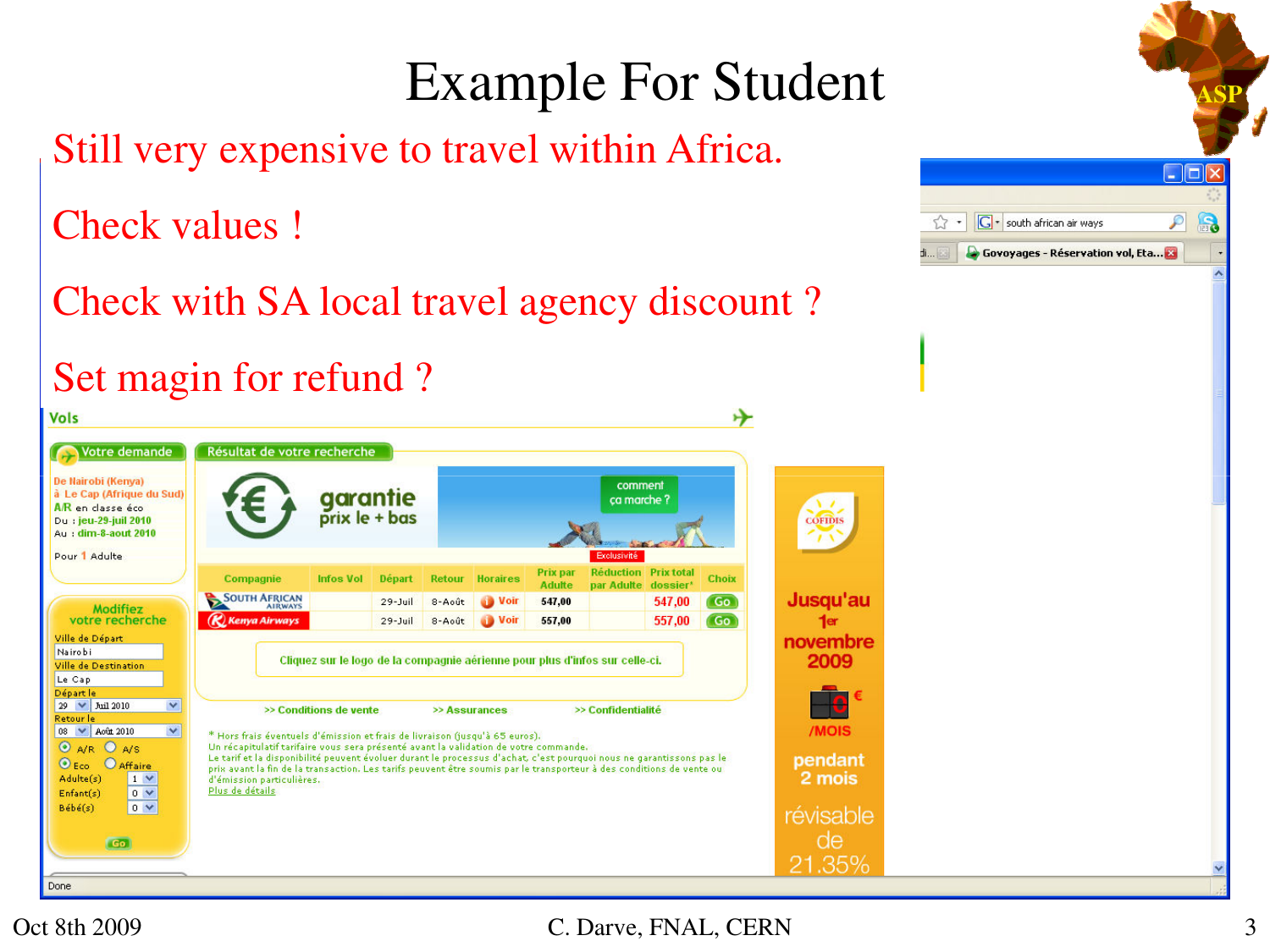## **International Committee**



|                                                                                  | Euro | US<br>CDG/CPT ORD/CPT | 29 juillet<br>13 Aout | 6 Aout<br>22 Aout | 30 juillet<br>22 Aout |
|----------------------------------------------------------------------------------|------|-----------------------|-----------------------|-------------------|-----------------------|
| <b>International Organizing Committee</b>                                        |      |                       |                       |                   |                       |
| B. Acharya (ICTP, Trieste, I) bacharya@ictp.trieste.it                           |      |                       |                       |                   |                       |
| K. Assamagan (BNL, USA) ketevi@bnl.gov                                           |      |                       |                       |                   |                       |
| H. Bachacou (CEA, F) henri.bachacou@cern.ch                                      |      |                       |                       |                   |                       |
| C. Darve (Fermilab, USA) christine.darve@cern.ch                                 |      |                       |                       |                   |                       |
| J. Ellis (CERN, CH) John. Ellis@cern.ch                                          |      |                       |                       |                   |                       |
| E. G. Ferreiro (U. Santiago de Compostela, SP) Elena. Gonzalez. Ferreiro@cern.ch |      |                       |                       |                   |                       |
| J. Govaerts (Louvain U., B) Jan. Govaerts@uclouvain.be                           |      |                       |                       |                   |                       |
| J. Huston (MSU, Michigan, USA) huston@pa.msu.edu                                 |      |                       |                       |                   |                       |
| M. Kado (LAL, Orsay, F) kado@lal.in2p3.fr                                        |      |                       |                       |                   |                       |
| S. Muanza (CPPM Marseille, CNRS IN2P3, F) muanza@in2p3.fr                        |      |                       |                       |                   |                       |
| S. Narison (LPTA, Montpellier, F) snarison@yahoo.fr                              |      |                       |                       |                   |                       |
| P. Skands (CERN & Fermilab, USA) skands@fnal.gov                                 |      |                       |                       |                   |                       |
| Y. Kee Kim (Fermilab, USA)                                                       |      |                       |                       |                   |                       |
| 3. Anne-Marie Ferrer, ICBMS Lyon, duree: 21j                                     |      |                       |                       |                   |                       |
|                                                                                  | 11   |                       | 6                     | 6                 |                       |

## Oct 8th 2009 C. Darve, FNAL, CERN 4